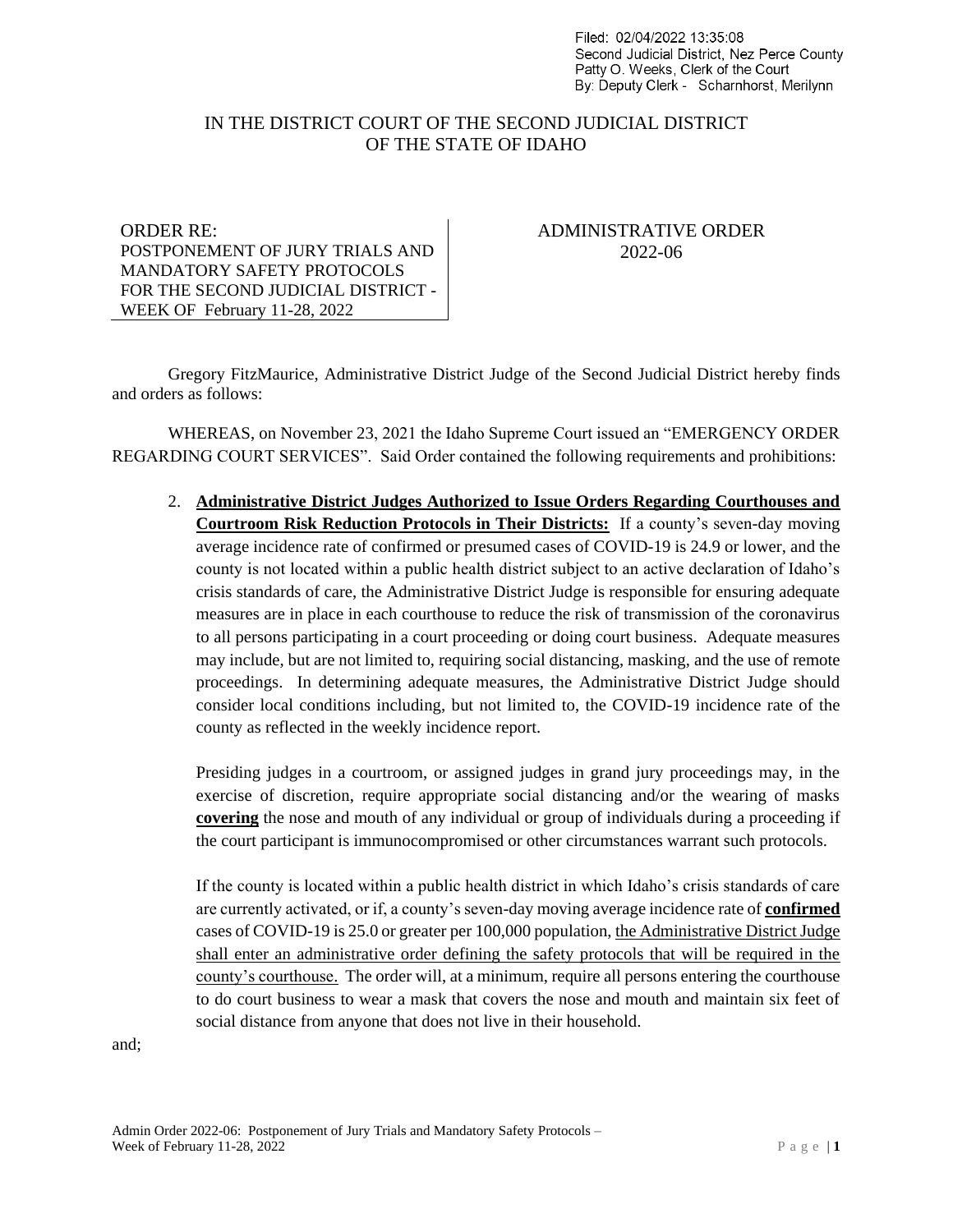- 7. **Jury Trial Postponements**: Jury proceedings, including jury trials, and grand jury proceedings, may commence anytime during a calendar week unless:
	- a. the county in which the jury trial is to be held is located in a public health district in which Idaho's crisis standards of care are activated; or
	- b. the Administrative District Judge has determined that the County in which the prospective juror has been summoned to attend court has a seven-day moving average incidence rate of confirmed or presumed cases of COVID-19 of 25.0 or greater per 100,000 population as reflected on the cases by County page of the Idaho Department of Health and Welfare's COVID-19 Data Dashboard available at

[https://public.tableau.com/app/profile/idaho.division.of.public.health/viz/DPHIda](https://public.tableau.com/app/profile/idaho.division.of.public.health/viz/DPHIdahoCOVID-19Dashboard/Home) [hoCOVID-19Dashboard/Home](https://public.tableau.com/app/profile/idaho.division.of.public.health/viz/DPHIdahoCOVID-19Dashboard/Home)

and;

8. **Other Postponements Authorized by Administrative District Judge**: Notwithstanding the conditions set forth in paragraph 7, an Administrative District Judge may, in the exercise of discretion, enter an order **prohibiting** the commencement of jury trials or the empanelment of a grand jury in a county where there are circumstances beyond the previously published incidence rates which pose a substantial increase in the health or safety risks to participants. Such an order shall be in writing and contain the factual basis for determination and shall upon entry be submitted via email to the Administrative Office of the Courts.

and;

WHEREAS, we are experiencing increased COVID-19 cases in the counties listed below and our seven-day moving average incidence rate of confirmed or presumed cases of COVID-19 greater than **25.0 as of February 3, 2022**, are:

| Clearwater | 97.9  |
|------------|-------|
| Idaho      | 43.7  |
| Latah      | 106.9 |
| Lewis      | 160.1 |
| Nez Perce  | 101.5 |
|            |       |

and;

WHEREAS, in addition to the seven-day moving average and in accordance with paragraph number 8, the five counties in the Second Judicial District are very closely interlinked. Many of our rural counties have very low vaccination rates including some of the lowest in the state. The Trial Court Administrator in discussions with the North Central Health District has received information that infection rates in the Second District are not anticipated to significantly moderate or reduce in the next 3-4 weeks.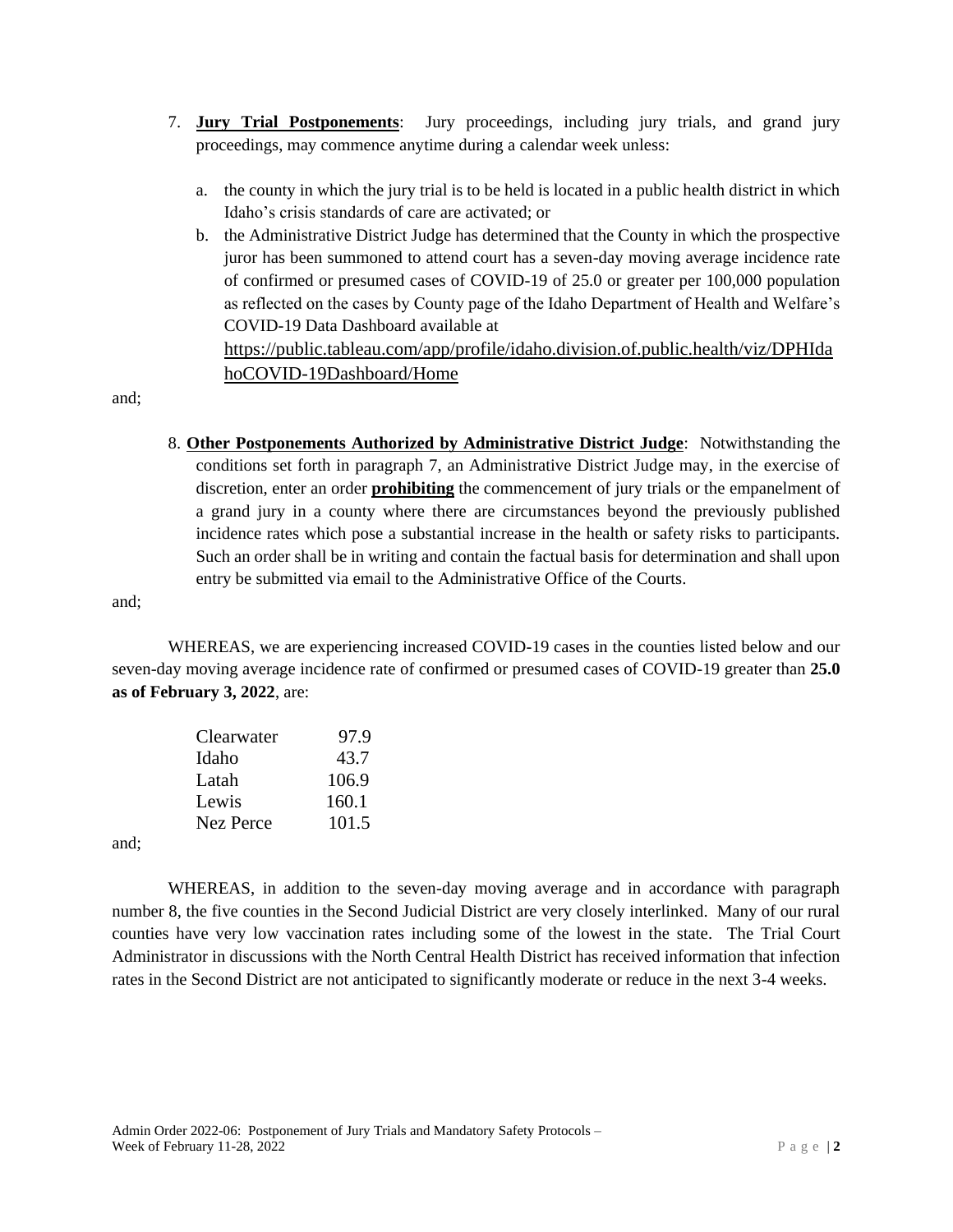### IT IS HEREBY ORDERED as follows:

1. Jury Trials are suspended for the weeks of February 11-28, 2022, for the following counties:

| Clearwater | 97.9  |
|------------|-------|
| Idaho      | 43.7  |
| Latah      | 106.9 |
| Lewis      | 160.1 |
| Nez Perce  | 101.5 |

and;

2. Unless otherwise directed by the Administrative District Judge, the assigned judges have the discretion to hold proceedings/sentencings in person or remotely, i.e. with all participants utilizing remoted technologies.

IT IS FURTHER ORDERED that all persons entering any county in the Second Judicial District operations area to do court business shall be subject to and maintain the following protocols:

- 3. All persons are required to wear a mask while in the court operations areas on court business.
- 4. All persons, not of the same household, must observe a minimum of six feet of social distancing from other persons.

IT IS FURTHER ORDERED that all persons entering county court operations areas in the Second Judicial District not under COVID-l9 restrictions are instructed to follow the guidance as listed below:

- a. Anyone entering county operation areas to do court business are encouraged to wear masks and practice social distancing, but not required.
- b. Anyone entering courtrooms, facemasks and social distancing are at the discretion of the presiding judge.
- c. Strongly advise individuals not to enter courtrooms or approach court services areas ifthey:
	- i. have been asked to self-isolate by any doctor, hospital, or health agency;
	- ii. have been diagnosed with, but have not yet recovered from COVID-19; or
	- iii. are experiencing any signs or symptoms of illness including: fever, cough, shortness of breath or difficulty breathing, chills, repeated shaking with chills, muscle pain, headache, or new loss of taste or smell.